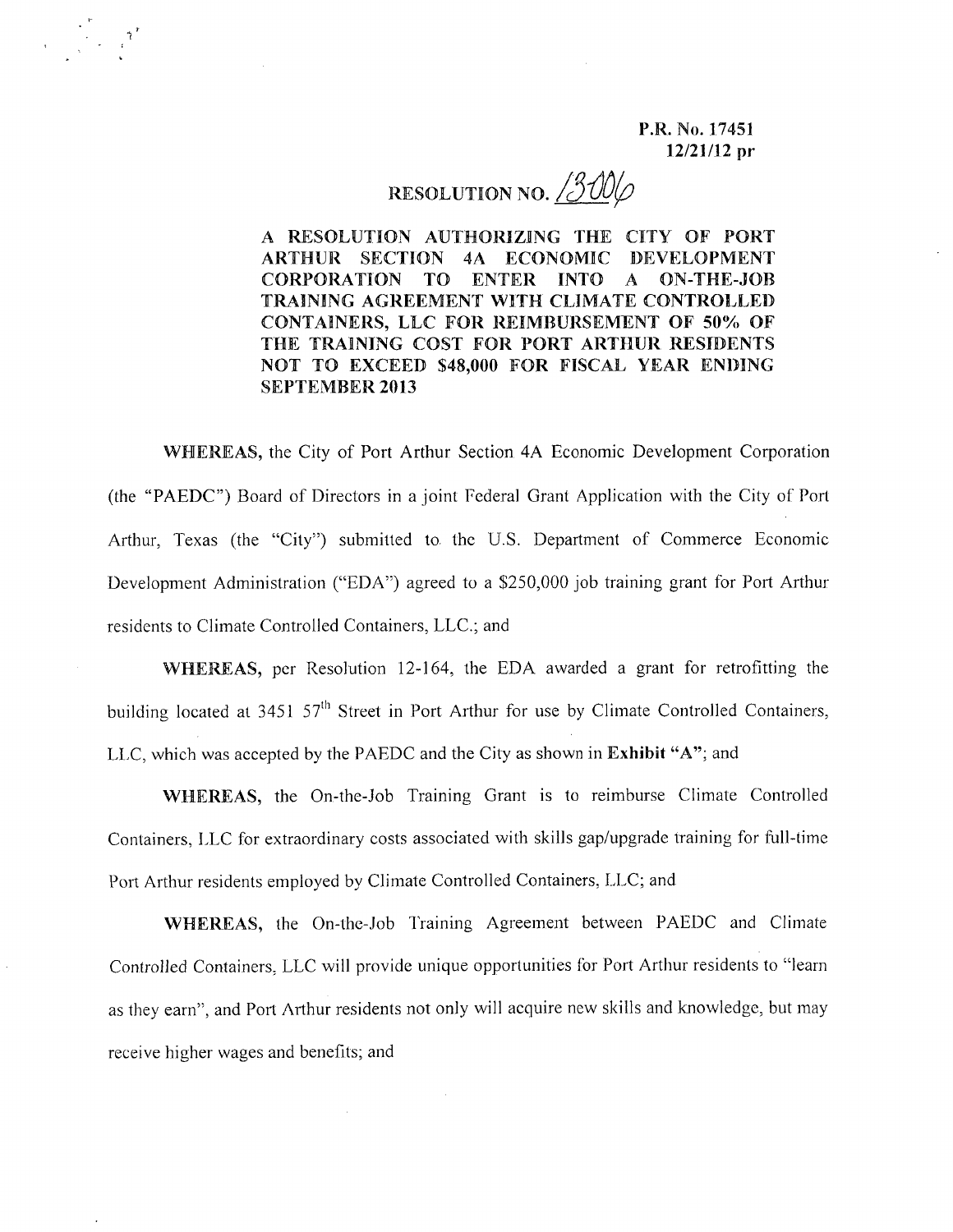WHEREAS, Climate Controlled Containers, LLC for the On-the-Job training project shall be reimbursed only for Port Arthur residents' wages, not to exceed \$2,400.00 per trainee during the training period, while serving as a full-time employee; and

WHEREAS, PAEDC will reimburse Climate Controlled Containers, LLC 50% of the hourly training costs which shall be one-half of the hourly wage scale upon the provision of proper documentation; and

WHEREAS, PAEDC will allocate \$48,000 of the \$250,000 On-the-Job Training commitment for fiscal year ending September 30, 2013, as specified in the Agreement attached hereto as Exhibit "B".

NOW THEREFORE, BE IT RESOLVED BY THE CITY COUNCIL OF THE CITY OF PORT ARTHUR, TEXAS:

Section **1.** That the facts and opinions in the preamble are true and correct.

Section 2. That the City Council approves PAEDC allocation of \$48,000 of the \$250,000 On-the-Job Training commitment to Climate Controlled Containers, LLC for fiscal year ending September 30, 2013 as specified in the Agreement attached hereto as Exhibit "B".

Section 3. That a copy of the caption of this Resolution be spread upon the Minutes of

the City Council.  $\Omega/\psi$ **READ, ADOPTED AND APPROVED** on this  $\frac{d}{dx}$  day of  $\frac{d}{dx}$  A.D., 2013.

at a Meeting of the City Council of the City of Port Arthur, Texas, by the following vote:

AYES: Mavor **Councilmembers** *anr1JllJ1/YY)alYl <sup>~</sup>*

'.'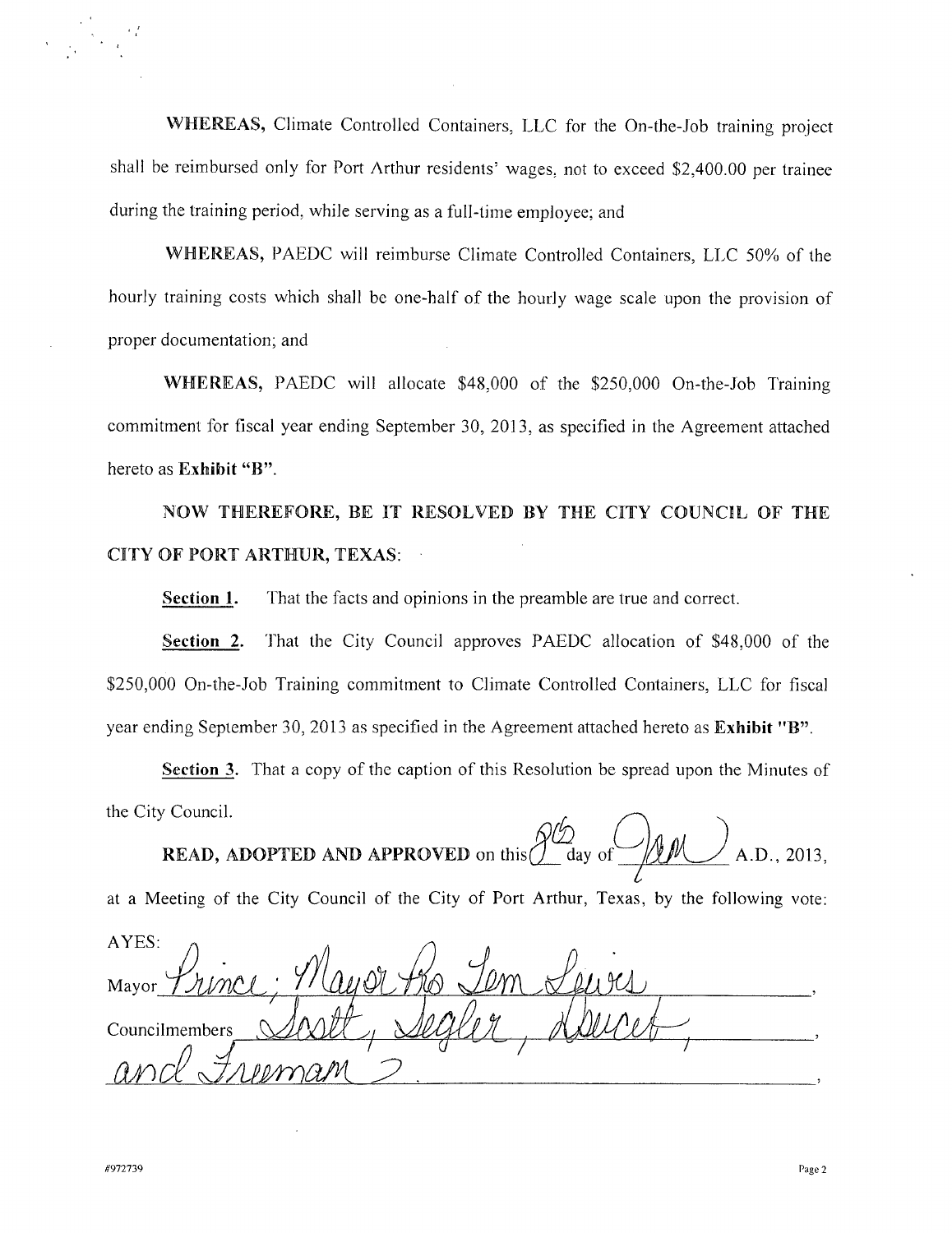NOES: 12m Deloris "Bobbie" Prince, Mayor

ATTEST:

Sherri Bellard, City Secretary

APPROVED:

 $\lambda$ 

Floyd Batiste, PAEDC CEO

APPROVEDAS TO FORM: Guy N. Goodson, PAEDC Attorney

APPROVED AS TQ FORM: Valecia R. Tizeno, City Attorney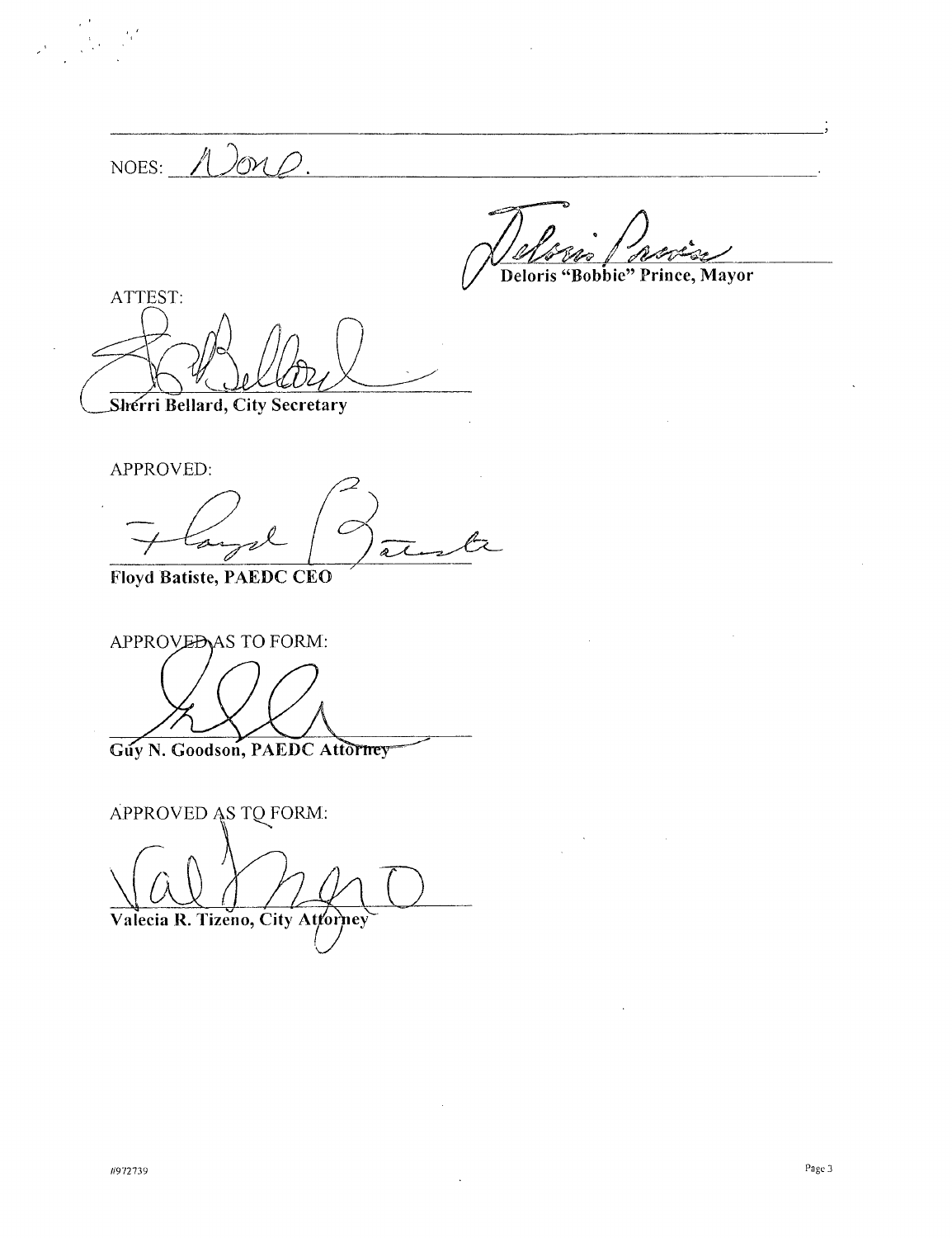## EXhibit 66 A 99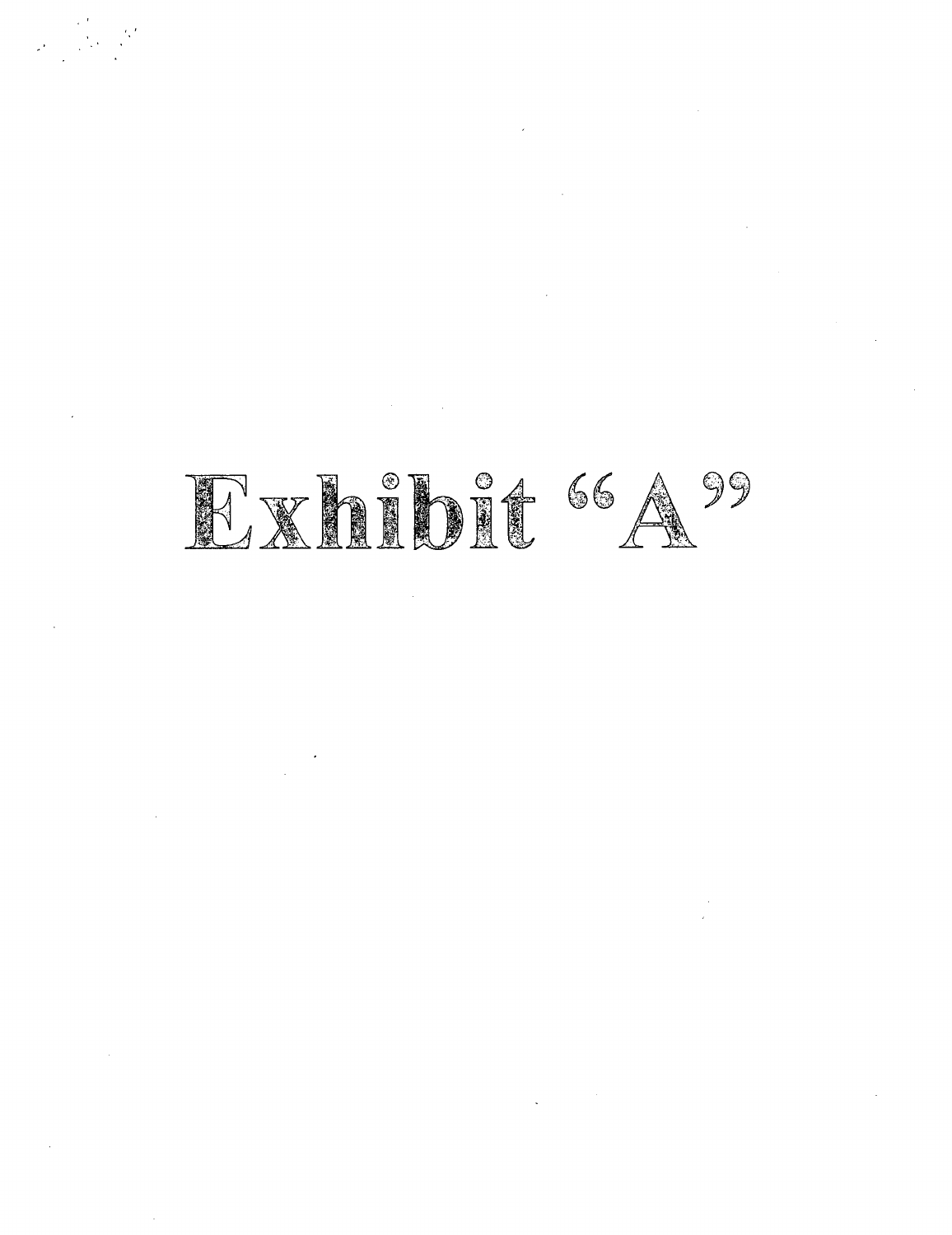| U.S. DEPARTMENT OF COMMERCE<br>FINANCIAL ASSISTANCE AWARD           | $\sqrt{ }$ GRANT<br><b>AWARD PERIOD</b>                         | <b>COOPERATIVE AGREEMENT</b>                                                                                                                                                                                                                                                                                                                                                                                                                                                                                                                                                                                                                                                                                                                                                                                                                                                                                                                                                                                                                                                                                                                                                                                                                                                                                                                                                                                                                                                |  |
|---------------------------------------------------------------------|-----------------------------------------------------------------|-----------------------------------------------------------------------------------------------------------------------------------------------------------------------------------------------------------------------------------------------------------------------------------------------------------------------------------------------------------------------------------------------------------------------------------------------------------------------------------------------------------------------------------------------------------------------------------------------------------------------------------------------------------------------------------------------------------------------------------------------------------------------------------------------------------------------------------------------------------------------------------------------------------------------------------------------------------------------------------------------------------------------------------------------------------------------------------------------------------------------------------------------------------------------------------------------------------------------------------------------------------------------------------------------------------------------------------------------------------------------------------------------------------------------------------------------------------------------------|--|
|                                                                     |                                                                 |                                                                                                                                                                                                                                                                                                                                                                                                                                                                                                                                                                                                                                                                                                                                                                                                                                                                                                                                                                                                                                                                                                                                                                                                                                                                                                                                                                                                                                                                             |  |
|                                                                     |                                                                 |                                                                                                                                                                                                                                                                                                                                                                                                                                                                                                                                                                                                                                                                                                                                                                                                                                                                                                                                                                                                                                                                                                                                                                                                                                                                                                                                                                                                                                                                             |  |
|                                                                     |                                                                 | 60 months from date of approval                                                                                                                                                                                                                                                                                                                                                                                                                                                                                                                                                                                                                                                                                                                                                                                                                                                                                                                                                                                                                                                                                                                                                                                                                                                                                                                                                                                                                                             |  |
|                                                                     | AWARD NUMBER                                                    |                                                                                                                                                                                                                                                                                                                                                                                                                                                                                                                                                                                                                                                                                                                                                                                                                                                                                                                                                                                                                                                                                                                                                                                                                                                                                                                                                                                                                                                                             |  |
| PRIMARY RECIPIENT: City of Port Arthur<br>STREET ADDRESS            |                                                                 | 08-01-04764                                                                                                                                                                                                                                                                                                                                                                                                                                                                                                                                                                                                                                                                                                                                                                                                                                                                                                                                                                                                                                                                                                                                                                                                                                                                                                                                                                                                                                                                 |  |
| 444 4th Street                                                      |                                                                 | FEDERAL SHARE OF COST                                                                                                                                                                                                                                                                                                                                                                                                                                                                                                                                                                                                                                                                                                                                                                                                                                                                                                                                                                                                                                                                                                                                                                                                                                                                                                                                                                                                                                                       |  |
| CITY, STATE, ZIP CODE                                               |                                                                 | 1,000,000.00                                                                                                                                                                                                                                                                                                                                                                                                                                                                                                                                                                                                                                                                                                                                                                                                                                                                                                                                                                                                                                                                                                                                                                                                                                                                                                                                                                                                                                                                |  |
| Port Arthur, Texas 77640-6450                                       |                                                                 |                                                                                                                                                                                                                                                                                                                                                                                                                                                                                                                                                                                                                                                                                                                                                                                                                                                                                                                                                                                                                                                                                                                                                                                                                                                                                                                                                                                                                                                                             |  |
| <b>AUTHORITY</b>                                                    |                                                                 | 1,102,000.00                                                                                                                                                                                                                                                                                                                                                                                                                                                                                                                                                                                                                                                                                                                                                                                                                                                                                                                                                                                                                                                                                                                                                                                                                                                                                                                                                                                                                                                                |  |
| PWEDA of 1965, as amended (42 U.S.C. § 3121 et.seq.)                |                                                                 | 2,102,000.00                                                                                                                                                                                                                                                                                                                                                                                                                                                                                                                                                                                                                                                                                                                                                                                                                                                                                                                                                                                                                                                                                                                                                                                                                                                                                                                                                                                                                                                                |  |
| CFDA NO. AND PROJECT TITLE                                          |                                                                 |                                                                                                                                                                                                                                                                                                                                                                                                                                                                                                                                                                                                                                                                                                                                                                                                                                                                                                                                                                                                                                                                                                                                                                                                                                                                                                                                                                                                                                                                             |  |
|                                                                     |                                                                 |                                                                                                                                                                                                                                                                                                                                                                                                                                                                                                                                                                                                                                                                                                                                                                                                                                                                                                                                                                                                                                                                                                                                                                                                                                                                                                                                                                                                                                                                             |  |
| <b>ORGANIZATION</b>                                                 |                                                                 |                                                                                                                                                                                                                                                                                                                                                                                                                                                                                                                                                                                                                                                                                                                                                                                                                                                                                                                                                                                                                                                                                                                                                                                                                                                                                                                                                                                                                                                                             |  |
| 08                                                                  |                                                                 | 41-10-00-00                                                                                                                                                                                                                                                                                                                                                                                                                                                                                                                                                                                                                                                                                                                                                                                                                                                                                                                                                                                                                                                                                                                                                                                                                                                                                                                                                                                                                                                                 |  |
| Education, Hospitals, Other Nonprofit, and Commercial Organizations |                                                                 |                                                                                                                                                                                                                                                                                                                                                                                                                                                                                                                                                                                                                                                                                                                                                                                                                                                                                                                                                                                                                                                                                                                                                                                                                                                                                                                                                                                                                                                                             |  |
|                                                                     |                                                                 |                                                                                                                                                                                                                                                                                                                                                                                                                                                                                                                                                                                                                                                                                                                                                                                                                                                                                                                                                                                                                                                                                                                                                                                                                                                                                                                                                                                                                                                                             |  |
|                                                                     |                                                                 |                                                                                                                                                                                                                                                                                                                                                                                                                                                                                                                                                                                                                                                                                                                                                                                                                                                                                                                                                                                                                                                                                                                                                                                                                                                                                                                                                                                                                                                                             |  |
|                                                                     |                                                                 |                                                                                                                                                                                                                                                                                                                                                                                                                                                                                                                                                                                                                                                                                                                                                                                                                                                                                                                                                                                                                                                                                                                                                                                                                                                                                                                                                                                                                                                                             |  |
| OMB Circular A-122, Cost Principles for Nonprofit Organizations     |                                                                 |                                                                                                                                                                                                                                                                                                                                                                                                                                                                                                                                                                                                                                                                                                                                                                                                                                                                                                                                                                                                                                                                                                                                                                                                                                                                                                                                                                                                                                                                             |  |
| 48 CFR Part 31, Contract Cost Principles and Procedures             |                                                                 |                                                                                                                                                                                                                                                                                                                                                                                                                                                                                                                                                                                                                                                                                                                                                                                                                                                                                                                                                                                                                                                                                                                                                                                                                                                                                                                                                                                                                                                                             |  |
|                                                                     |                                                                 |                                                                                                                                                                                                                                                                                                                                                                                                                                                                                                                                                                                                                                                                                                                                                                                                                                                                                                                                                                                                                                                                                                                                                                                                                                                                                                                                                                                                                                                                             |  |
|                                                                     |                                                                 |                                                                                                                                                                                                                                                                                                                                                                                                                                                                                                                                                                                                                                                                                                                                                                                                                                                                                                                                                                                                                                                                                                                                                                                                                                                                                                                                                                                                                                                                             |  |
|                                                                     |                                                                 |                                                                                                                                                                                                                                                                                                                                                                                                                                                                                                                                                                                                                                                                                                                                                                                                                                                                                                                                                                                                                                                                                                                                                                                                                                                                                                                                                                                                                                                                             |  |
|                                                                     |                                                                 |                                                                                                                                                                                                                                                                                                                                                                                                                                                                                                                                                                                                                                                                                                                                                                                                                                                                                                                                                                                                                                                                                                                                                                                                                                                                                                                                                                                                                                                                             |  |
| TITLE                                                               |                                                                 | DATE                                                                                                                                                                                                                                                                                                                                                                                                                                                                                                                                                                                                                                                                                                                                                                                                                                                                                                                                                                                                                                                                                                                                                                                                                                                                                                                                                                                                                                                                        |  |
|                                                                     |                                                                 |                                                                                                                                                                                                                                                                                                                                                                                                                                                                                                                                                                                                                                                                                                                                                                                                                                                                                                                                                                                                                                                                                                                                                                                                                                                                                                                                                                                                                                                                             |  |
|                                                                     |                                                                 |                                                                                                                                                                                                                                                                                                                                                                                                                                                                                                                                                                                                                                                                                                                                                                                                                                                                                                                                                                                                                                                                                                                                                                                                                                                                                                                                                                                                                                                                             |  |
| Pedro R. Garza, Regional Director<br>TITLE                          |                                                                 | $3 - 28 - 2012$<br>DATE                                                                                                                                                                                                                                                                                                                                                                                                                                                                                                                                                                                                                                                                                                                                                                                                                                                                                                                                                                                                                                                                                                                                                                                                                                                                                                                                                                                                                                                     |  |
|                                                                     | OMB Circular A-21, Cost Principles for Educational Institutions | \$<br>RECIPIENT SHARE OF COST<br>s<br>TOTAL ESTIMATED COST<br>\$<br>11.300, Title II, Section 201, Public Works Assistance: Controlled Containers Manufacturing Center<br><b>OBJECT CLASS</b><br>This Award approved by the Grants Officer is issued in triplicate and constitutes an obligation of Federal<br>funding. By signing the three documents, the Recipient agrees to comply with the Award provisions checked<br>below and attached. Upon acceptance by the Recipient, two signed Award documents shall be returned to<br>the Grants Officer and the third document shall be retained by the Recipient. If not signed and returned<br>without modification by the Recipient within 30 days of receipt, the Grants Officer may unilaterally terminate<br>Department of Commerce Financial Assistance Standard Terms and Conditions (March 2008)<br>15 CFR Part 14, Uniform Administrative Requirements for Grants and Agreements with Insitutions of Higher<br>15 CFR Part 24, Uniform Administrative Requirements for Grants and Agreements to State and Local<br>OMB Circular A-87, Cost Principles for State, Local, and Indian Tribal Governments<br>OMB Circular A-133, Audits of States, Local Governments, and Nonprofit Organizations<br>Other(s): EDA Standard Terms and Conditions for Construction Projects, Title II Public Works and Economic<br>Development Facilities and Economic Adjustment Assistance Construction Components (October 2007, as |  |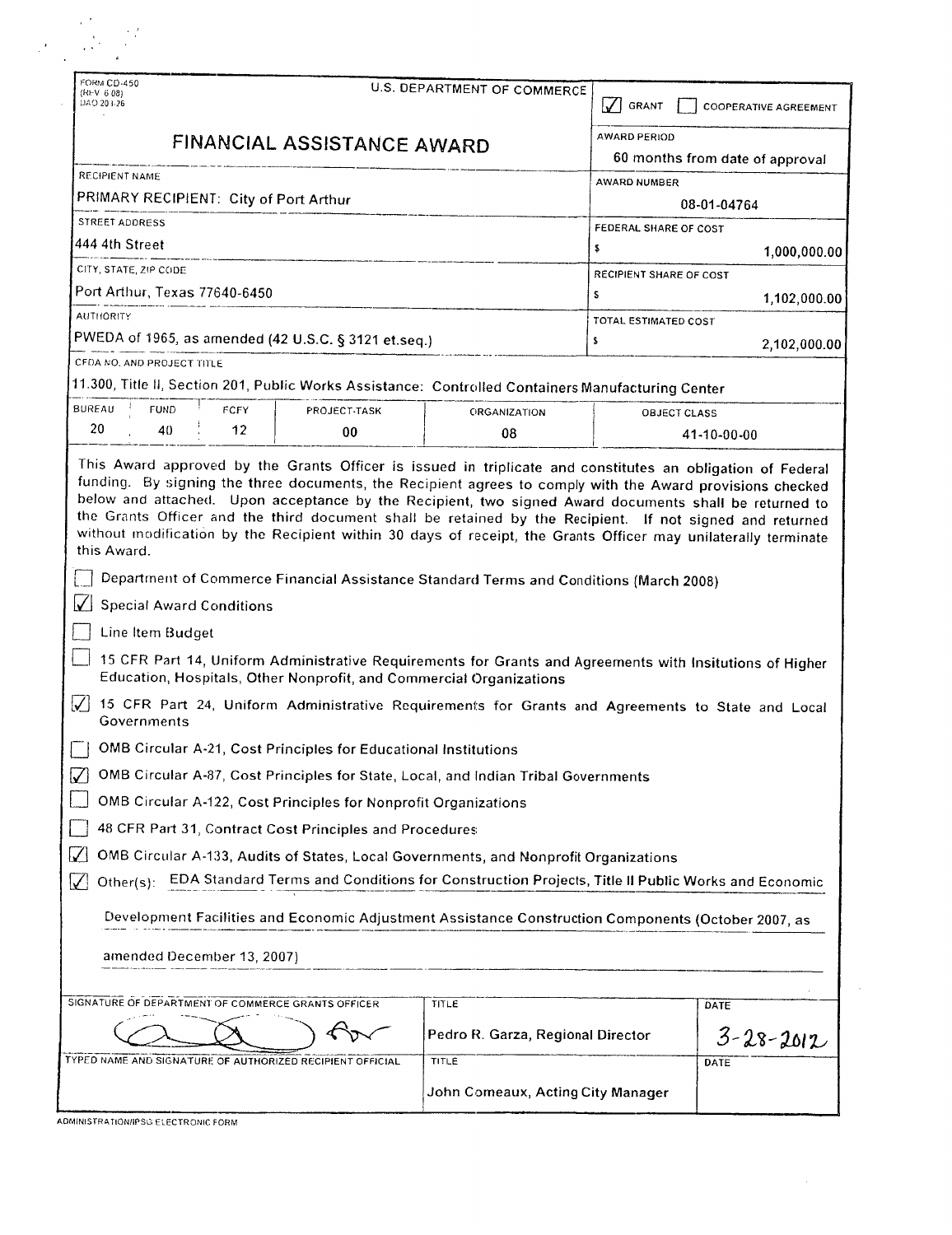## Exhibit "B"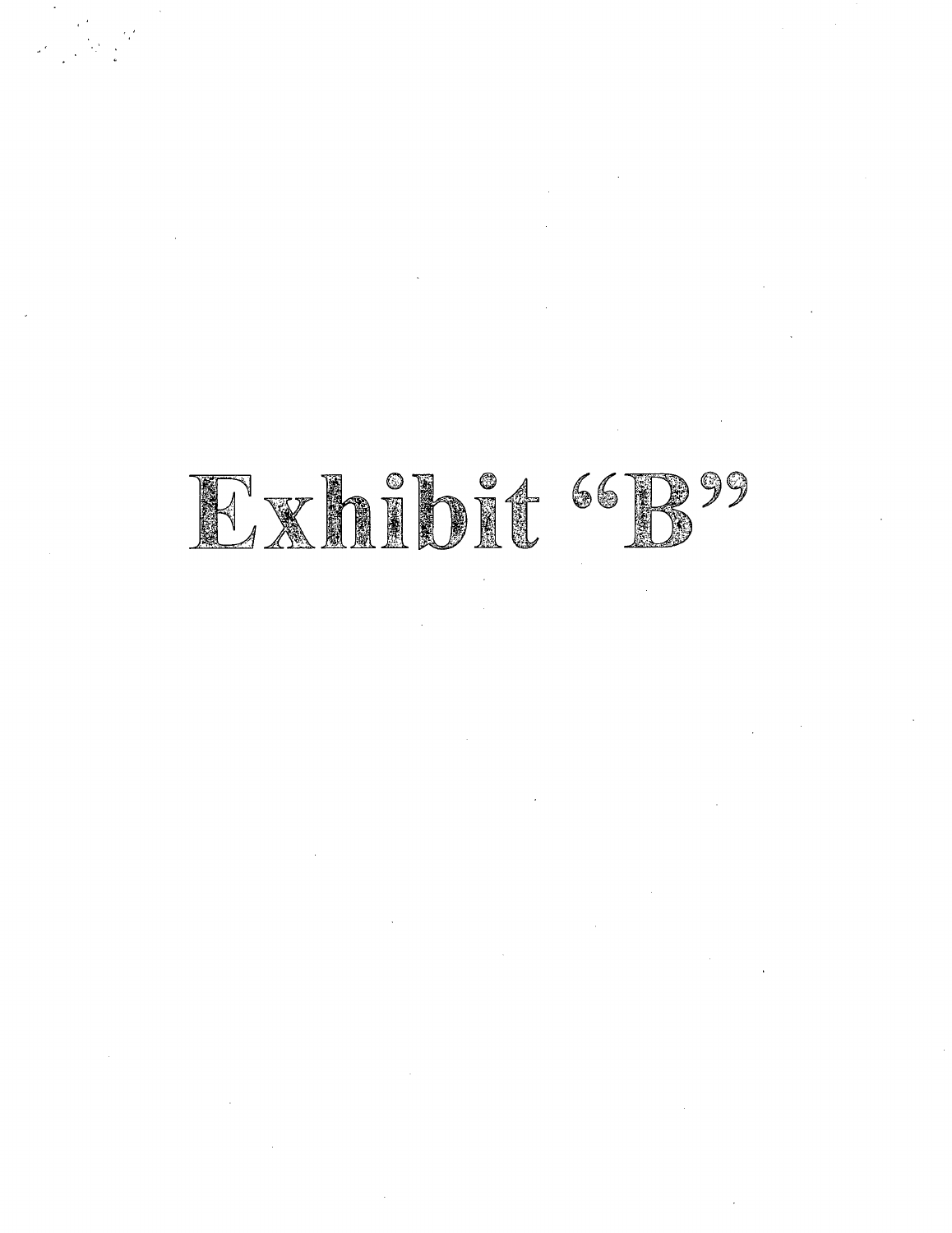

ů,

| <b>EMPLOYER</b>                                                         | · PORT ARTHUR ECONOMIC DEVELOPMENT<br><b>CORPORATION</b>                                                        |  |  |
|-------------------------------------------------------------------------|-----------------------------------------------------------------------------------------------------------------|--|--|
| Name:<br><b>Climate Controlled Containers</b>                           | Name:<br>Port Arthur EDC<br>Address:<br>4173 39 <sup>th</sup> Street<br>City, ST, Zip:<br>Port Arthur, TX 77642 |  |  |
| Address:<br>6648 Gulfway Dr.<br>City, ST. Zip:<br>Port Arthur, TX 77642 |                                                                                                                 |  |  |
|                                                                         |                                                                                                                 |  |  |
| Contact:<br><b>Ken Broussard</b>                                        | Contact:<br><b>Floyd Batiste</b>                                                                                |  |  |
|                                                                         | <b>PORT ARTHUR EMPLOYEE/TRAINEE (20)</b>                                                                        |  |  |
| Name:                                                                   | Occupation:                                                                                                     |  |  |
| SSH                                                                     | Wage:                                                                                                           |  |  |
| Name:                                                                   | Occupation:                                                                                                     |  |  |
| SS#                                                                     | Wage:                                                                                                           |  |  |
| Name:                                                                   | Occupation:                                                                                                     |  |  |
| SS#                                                                     | Wage:                                                                                                           |  |  |
| Name:                                                                   | Occupation:                                                                                                     |  |  |
| <b>SS#</b>                                                              | Wage:                                                                                                           |  |  |
| Name:                                                                   | Occupation:                                                                                                     |  |  |
| $\overline{\text{SSH}}$                                                 | Wage:                                                                                                           |  |  |
| Name:                                                                   | Occupation:                                                                                                     |  |  |
| <b>SS#</b>                                                              | Wage:                                                                                                           |  |  |
| Name:                                                                   | Occupation:                                                                                                     |  |  |
| <b>SS#</b>                                                              | Wage:                                                                                                           |  |  |
| Name:                                                                   | Occupation:                                                                                                     |  |  |
| <b>SS#</b>                                                              | Wage:                                                                                                           |  |  |
|                                                                         |                                                                                                                 |  |  |

 $\epsilon$  ,  $\epsilon$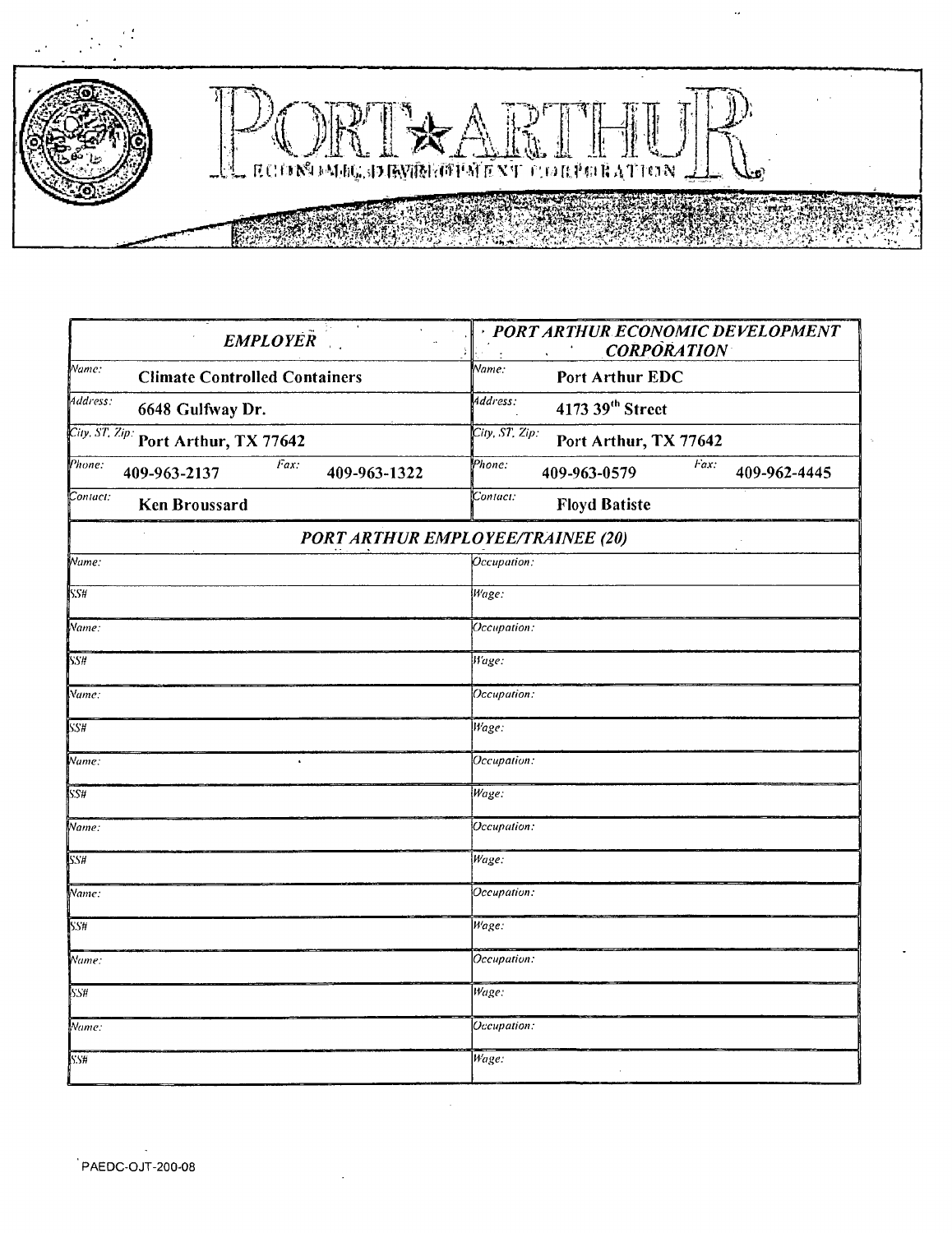

This contract is entered into between the Port Arthur Economic Development Corporation and the Employer, Climate Controlled Containers, LLC. This contract must be completed and approved by the CEO of the Port Arthur Economic Development Corporation prior to the hiring of the above listed Port Arthur Employee/Trainee.

The Employer agrees to hire the Port Arthur Employee/Trainee/s identified in this contract as a full-time regular employee, and to provide training in the knowledge or skills essential to the full and adequate performance of the job being trained for, as determined in the Training Information/Outline. In consideration for the extraordinary costs of providing the training and additional supervision related to the training the Employer will be reimbursed at 50% of the hourly rate not to exceed \$2,400.00 per trainee.

The following terms and conditions will apply to this contract:

Port Arthur Employee/Trainee - This contract is to provide for the employment and/or training of the Port Arthur Employee/Trainee identified in this contract. The Employer certifies that the Port Arthur Employee/Trainee was not employed with the Employer prior to the start of the contract. Individuals funded under this contract will be provided benefits and working conditions similar to those of other employees working similar length of time and doing the same type of work. Fonner employees, relatives and in-laws of the employer are ineligible for enrollment under this contract.

Assurance of Non-Displacement - The Employer assures that:

- No employee has been dislocated from a job due to a relocation of the business. In the case of an employee dislocation, at least 120 days will have elapsed since the date which the establishment commenced operations at the new location. Currently employed workers will not be displaced by any trainee (including partial displacement such as a reduction in hours of non-overtime work, wages or employment benefits).
- o In accordance with the type of work conducted by the employer, employees are retained as appropriate for substantially equivalent jobs, and length of employment is appropriate.
- o The employer has not terminated the employment of a regular employee or otherwise reduced it's workforce with the intention of filling the vacancy by hiring a trainee whose wages are subsidized, or the job is created in a promotional line that will infringe in any way on the promotional opportunities of currently employed individuals.

Health & Safety Standards - Employer will ensure that Health and Safety Standards established under Federal and State law, protecting the working conditions of employees, is equally applicable to the working conditions of the Port Arthur Employee/Trainee.

Drug Free Workplace - Employer will ensure that a drug-free workplace is provided as required by the Drug-Free Workplace Act of 1998.

Worker's Compensation Insurance - Employer will provide the employee-traince with Texas Worker's Compensation Insurance or comparable insurance. If the insurance policy expires within the training period of Port Arthur Employee/Trainee, the Employer should inform the Port Arthur Economic Development Board of its renewal prior to the expiration date. Failure to report/update information may nullify this contract.

| Workers Compensation (or comparable) Insurance Carrier: |                         | Local Agent (Adjuster) Agency: |               |
|---------------------------------------------------------|-------------------------|--------------------------------|---------------|
| Texas Mutual                                            |                         | <b>FB</b> Taylor               |               |
| Policy Number:                                          | <i>Expiration Date:</i> |                                | Phone Number: |
| TSF0001202871                                           | July 7, 2013            |                                | 409-729-5551  |

Equal Opportunity – Employer must provide employment without regards to race, creed, color, national origin, disability, sex, age, political affiliation or beliefs, as prescribed by title Vll of the Civil Rights Act of 1964. and the Age Discrimination Act of 1967.

Use of Funds – Funds provided under this contract will not directly or indirectly be used for political purposes; in support of any religious or anti-religious activity; or to promote, assist, or deter union organization.